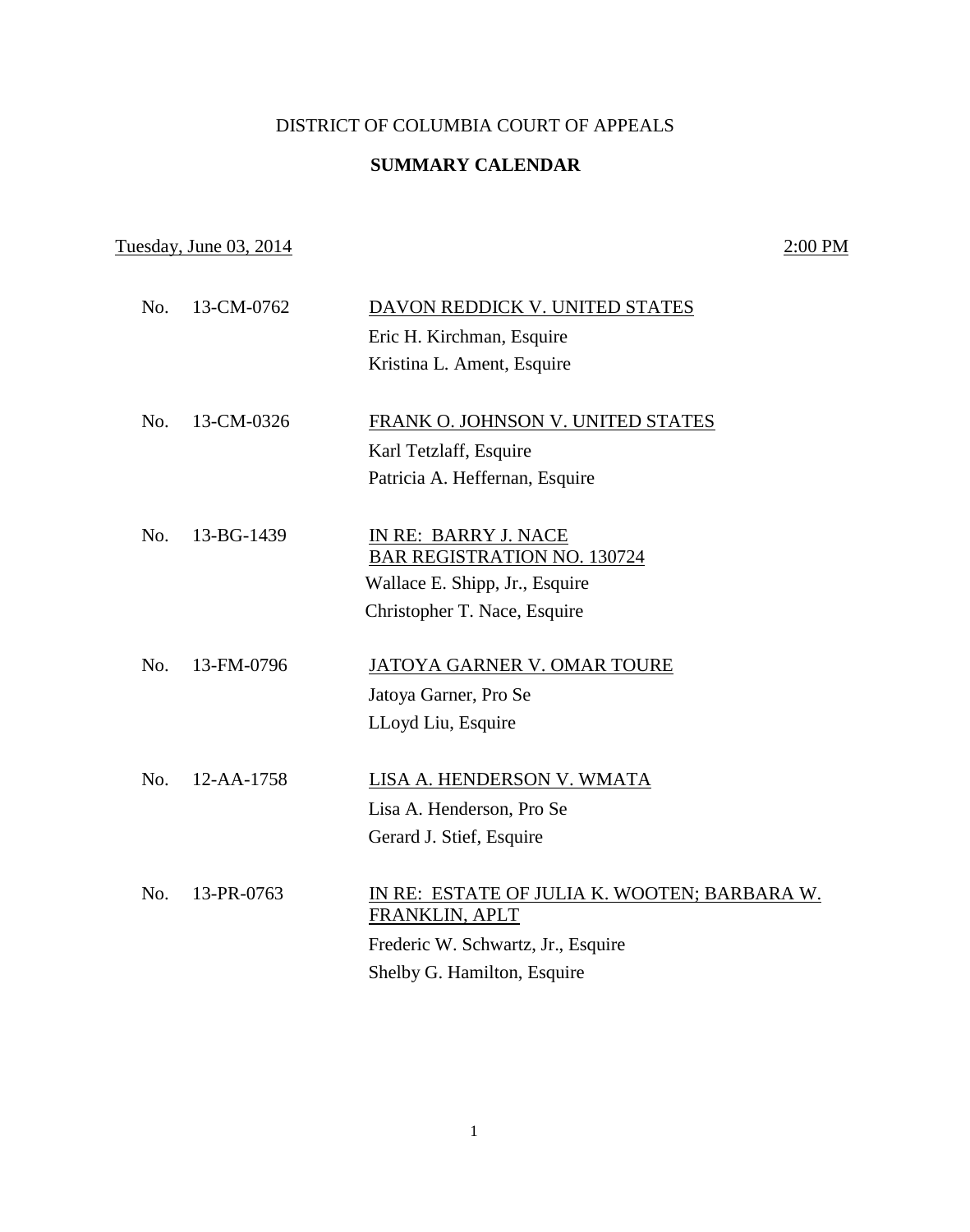| No.          | 13-AA-0537              | RUBIN YOUNG V. AFSCME DISTRICT COUNCIL 20 |  |
|--------------|-------------------------|-------------------------------------------|--|
|              |                         | Rubin Young, Pro Se                       |  |
|              |                         | Brenda C. Zwack, Esquire                  |  |
| No.          | 13-CV-1025              |                                           |  |
|              |                         | DENNIS T. COMER V. WELLS FARGO, N.A.      |  |
|              |                         | Johnnie D. Bond, Jr., Esquire             |  |
|              |                         | Billy B. Ruhling, Esquire                 |  |
| No.          | 13-CO-1204              | LOUIS M. MEDLEY, III V. UNITED STATES     |  |
|              |                         | Louis M. Medley, III, Pro Se              |  |
|              |                         | Ann K. H. Simon, Esquire                  |  |
| No.          | 13-CO-0422              | LEROY P. DADE V. UNITED STATES            |  |
|              |                         | Cecily Baskir, Esquire                    |  |
|              |                         | Sharon A. Sprague, Esquire                |  |
| No.          | 13-CF-0107              | CEDRICK LORENZO SHULER V. UNITED STATES   |  |
|              |                         | Thomas T. Heslep, Esquire                 |  |
|              |                         | David B. Goodhand, Esquire                |  |
| No.          | 13-CF-0138              | <b>ANTOINE W. RICE V. UNITED STATES</b>   |  |
|              |                         | Marc L. Resnick, Esquire                  |  |
|              |                         | David B. Goodhand, Esquire                |  |
|              |                         |                                           |  |
|              | Thursday, June 12, 2014 | 2:00 PM                                   |  |
| $N_{\Omega}$ | $13$ <sub>CM</sub> 0530 | SHARON DENISE COOK V - UNITED STATES      |  |

| No. 13-CM-0539 | <b>SHARON DENISE COOK V. UNITED STATES</b> |  |
|----------------|--------------------------------------------|--|
|                | William Kovatch, Esquire                   |  |
|                | Kristina L. Ament, Esquire                 |  |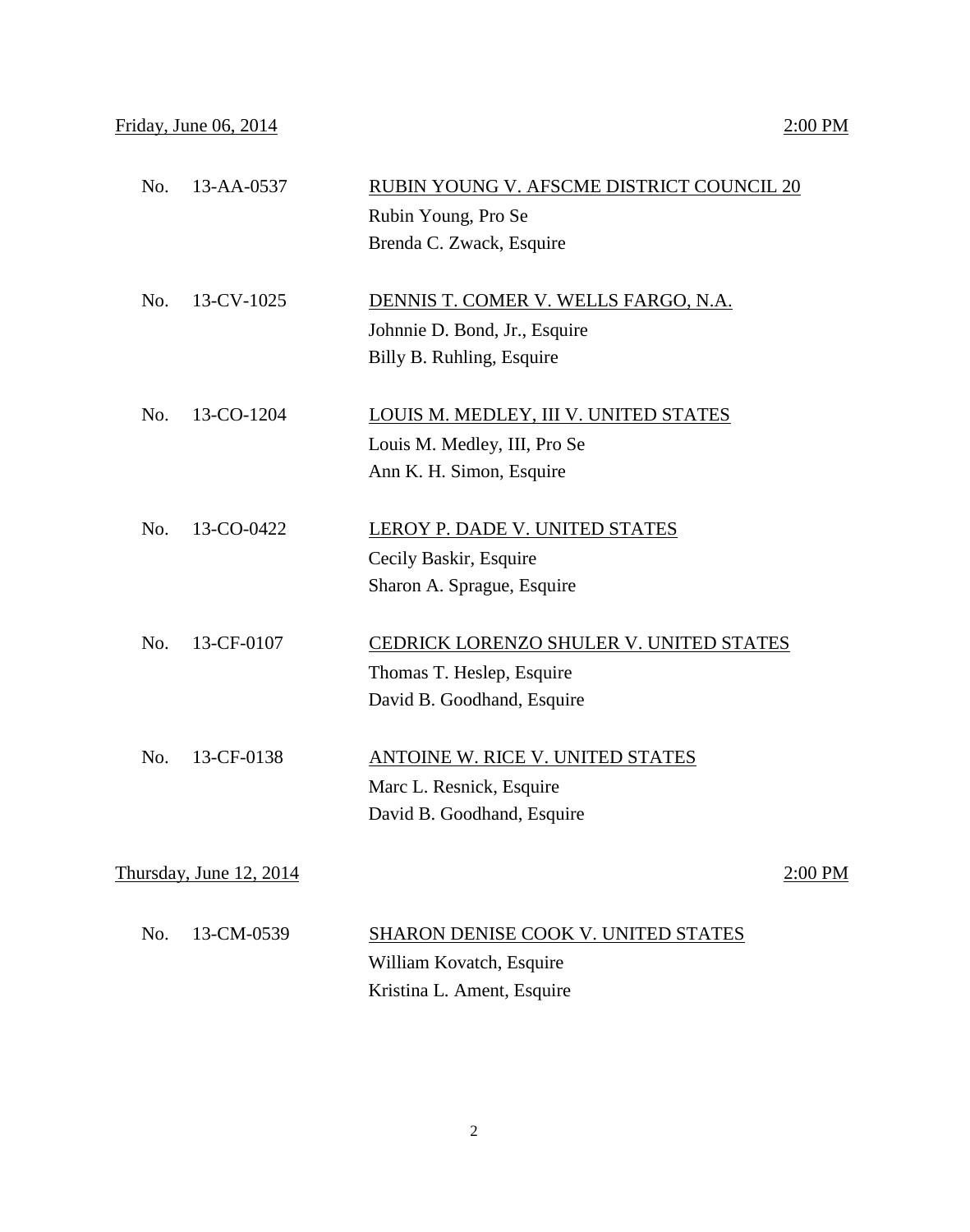| No. | 13-CM-0718            | DIETRICH FUNDERSBURG V. UNITED STATES                              |
|-----|-----------------------|--------------------------------------------------------------------|
| No. | 13-CM-0719            | DIETRICH FUNDERSBURG V. UNITED STATES                              |
|     |                       | Nicholas Elton, Esquire                                            |
|     |                       | Ann K. H. Simon, Esquire                                           |
| No. | 13-CF-0460            | JONATHAN JACKSON V. UNITED STATES                                  |
|     |                       | Sicilia C. Englert, Esquire                                        |
|     |                       | Lauren R. Bates, Esquire                                           |
| No. | 13-CO-0599            | DAVID L. PAIR V. UNITED STATES                                     |
|     |                       | Jonathan P. Willmott, Esquire                                      |
|     |                       | Anne Y. Park, Esquire                                              |
| No. | 12-AA-1895            | THOMAS K. STEPHENSON V. D.C. DEPT OF PUBLIC<br><b>WORKS</b>        |
|     |                       | Thomas K. Stephenson, Pro Se                                       |
|     |                       | Gregory M. Cumming, Esquire                                        |
| No. | 13-CV-1182            | WILLA FORD V. FREDERICK L. FORD                                    |
|     |                       | James M. Loots, Esquire                                            |
|     |                       | Darryl F. White, Esquire                                           |
|     |                       | Carrie Frank, Esquire                                              |
|     | Friday, June 13, 2014 | $2:00$ PM                                                          |
| No. | 13-AA-1082            | BENJAMIN A. KLOPMAN V. D.C. DEP'T OF<br><b>EMPLOYMENT SERVICES</b> |
| No. | 13-AA-1382            | BENJAMIN A. KLOPMAN V. D.C. DEP'T OF<br><b>EMPLOYMENT SERVICES</b> |
|     |                       | Benjamin A. Klopman, Pro Se                                        |
|     |                       | Sarah O. Rollman, Esquire                                          |
| No. | 13-CF-0464            | EUGENE ROBERT FREEMAN V. UNITED STATES                             |
|     |                       | Erek L. Barron, Esquire                                            |
|     |                       | Allen T. O'Rourke, Esquire                                         |

3